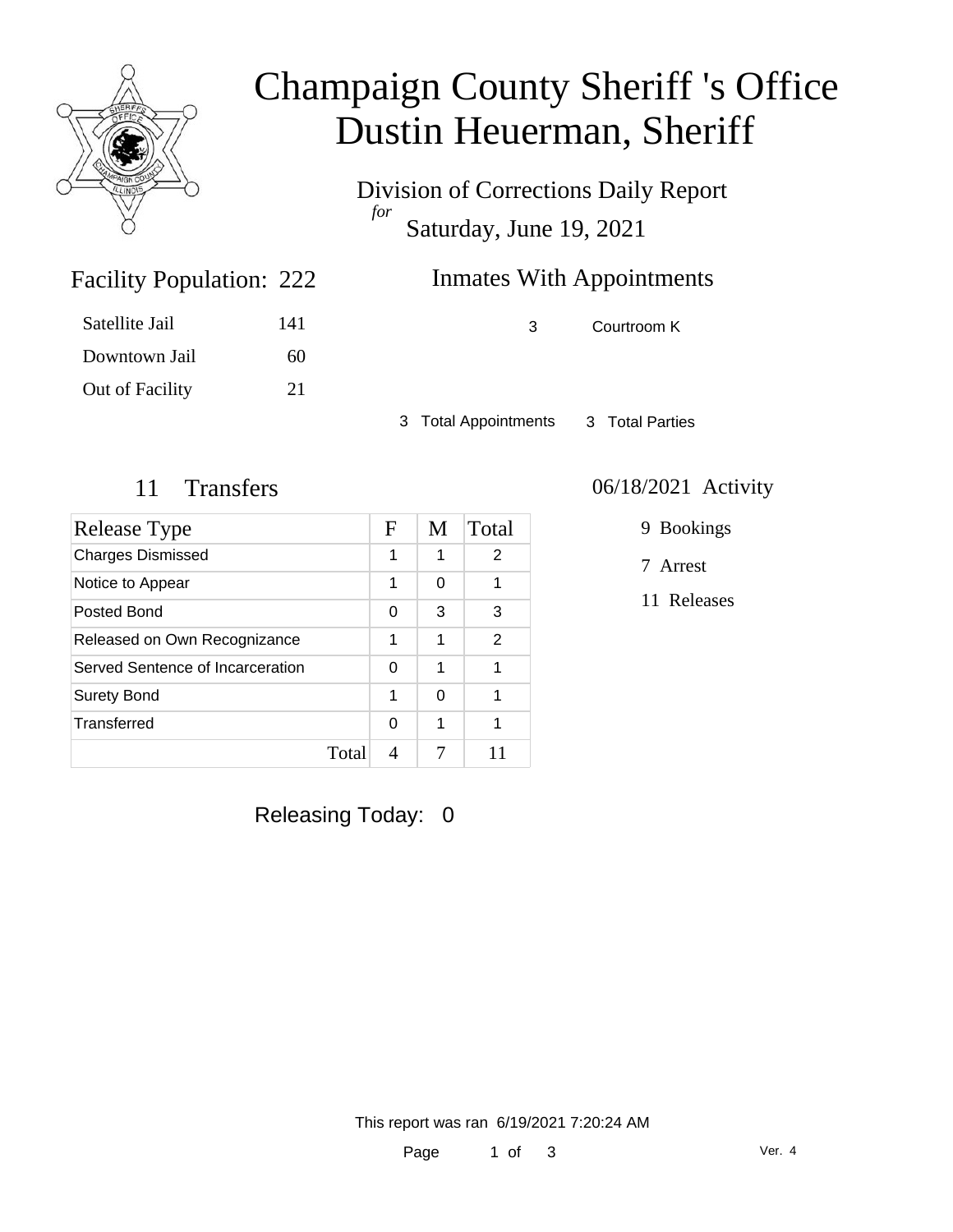

# Champaign County Sheriff 's Office Dustin Heuerman, Sheriff

Division of Corrections Daily Report *for* Saturday, June 19, 2021

#### Custody Status Count

- Electronic Home Dentention 20
	- Felony Arraignment 2
		- Felony Other 1
	- Felony Pre-Sentence 6
		- Felony Pre-Trial 132
	- Felony Sentenced CCSO 3
	- Felony Sentenced IDOC 31
	- Felony Sentenced Other 1
		- Hold Other 3
	- Hold Sentenced CCCC 1
	- Misdemeanor Arraignment 3
		- Misdemeanor Pre-Trial 8
			- Petition to Revoke 2
			- Remanded to DHS 7
		- Traffic Sentenced CCSO 2
			- Total 222

This report was ran 6/19/2021 7:20:24 AM